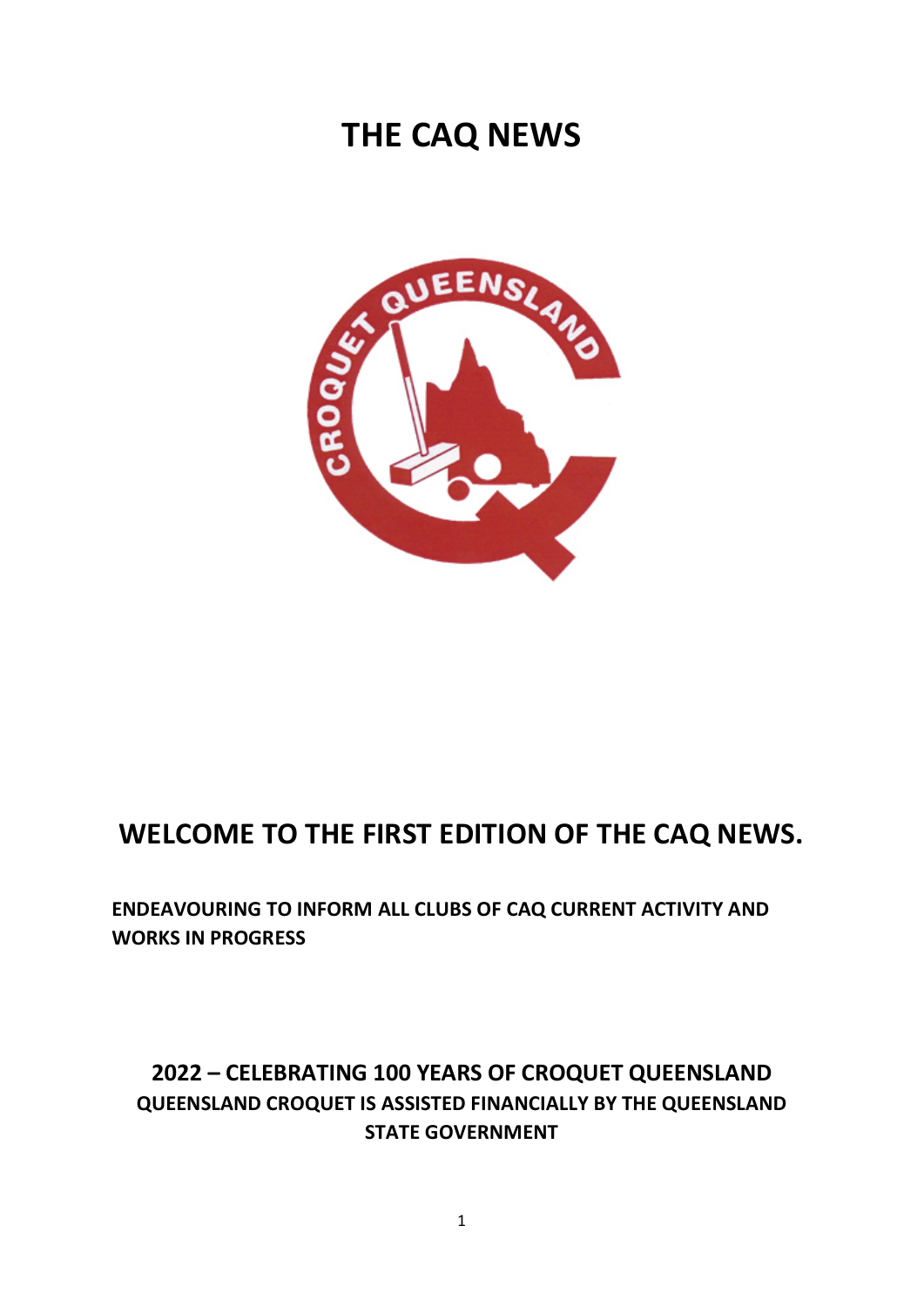#### **MANAGEMENT COMMITTEE CHANGES**

In October we accepted, with regret, the resignation due to ill-health, of Cynthia Tacey from her position as President of CAQ.

The Committee thanks Cynthia, on behalf of all member clubs, for her work with Croquet Queensland as President, referee, and player. Hope you feel much better soon Cynthia.

Vice -President, Pat Habner, has stepped up to take the role of President for the remaining five months of this year.

**Pat Habner**

September)



Pat Habner has been a croquet player for 20 years as a member of Nambour Croquet Club. Pat has been actively involved at all times in management of her club and Sunshine Coast Region. After seven years as Treasurer, two years as Secretary, and three years as President of Sunshine Coast Region, Pat is currently Golf Croquet Co-ordinator for the Region. She has represented her Region as a CAQ delegate, and this year became Vice-President of CAQ Management Committee

On the resignation of President Cynthia Tacey, Pat was elected to the position of CAQ President Pat has no claim to being a great Croquet player; however, she is a qualified coach and accredited presenter. In the last four years she has presented a number of referee courses with more than 20 players becoming qualified referees. Pat's husband Bill is keenly involved in Association, Ricochet and Golf and is President of Nambour CC.

Now retired from business management Pat lives on the Sunshine Coast and in her spare time is Vice-Chair of an Aged Care organisation.

| 2021  |                                     | 2022           |
|-------|-------------------------------------|----------------|
|       | <b>Player Registration Fee</b>      |                |
| 92    | Senior Player                       | 95 (incl GST)  |
| 49    | Under 21 Player                     | 50 (incl GST)  |
| 62    | Player with a primary club not      | 65 (incl GST)  |
|       | affiliated with Croquet Association |                |
|       | Queensland Inc                      |                |
|       | <b>Club Affiliation Fee</b>         |                |
| 185   | 16 or more registered players       | 190 (incl GST) |
| 92.50 | 15 or less registered players       | 95 (incl GST)  |

## **Approved Affiliation Fees for 2022** (following Special General Meeting in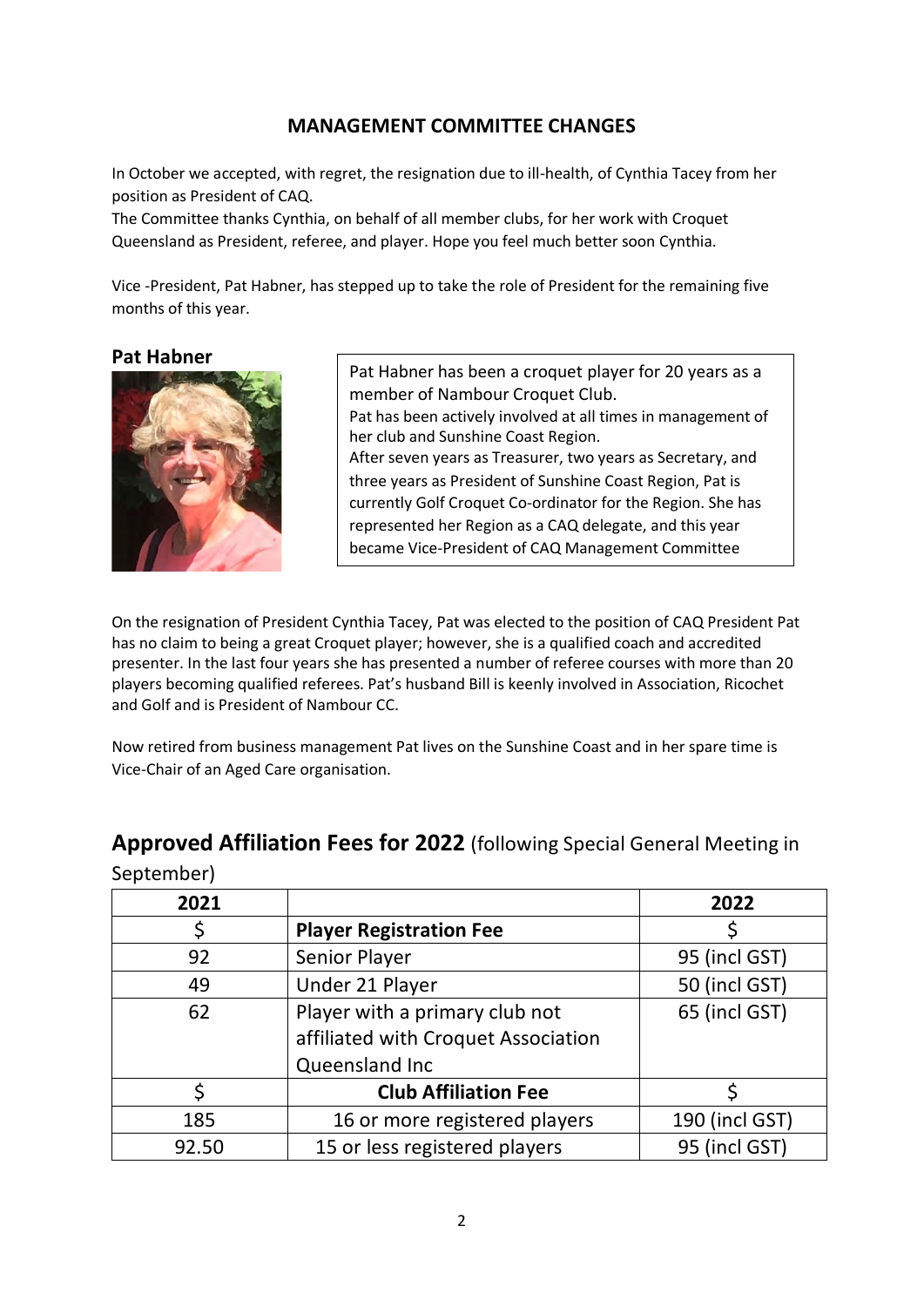# **5 HOT TOPICS**

## **1. Gameplan**

The Management Committee are embracing Gameplan as a means of creating a clear pathway for croquet and also to help member clubs to see how useful it can be. The first steps have been to articulate our Mission and Vision statements and to share our key objectives for the coming year. *A brief "strategy on a page" is available on the next page of this communication.*

Currently we are at the stage of producing an operational plan to promote each of the objectives. These plans will not be completed or available until after the AGM when appointment to CAQ positions will be completed. The successful position holders and co-ordinators will be part of the planning process.

### **2. Finance System**

The finance system used by CAQ is very outdated and inflexible. It needs a significant amount of manual work to record entries to competitions and, particularly, to provide refunds. This has been particularly challenging work in a year of Covid cancellations. Revolutionise Sport is a system used by many sporting organisations and is inexpensive. Some member clubs are already using this system and are finding that it meets their needs. The Treasurer and his helpers are currently creating the base for this streamlined system to be fully implemented.

*More information to follow in subsequent editions of CAQ News*

## **3. Appointment of CAQ Officers and Co-ordinators**

The closing date for Expression of Interest for CAQ positions was 31<sup>st</sup> October. The applications will be reviewed at the November meeting and successful applicants will be notified by end of November. There will be an *induction session on 14th December* for anyone taking a position, even if they held the position previously. This session will be available as a video meeting for those in the Regions and there will be a repeat date for those who cannot participate on that date. It is a business imperative that we are all clear on our priorities, our finances and budgets, and the relationship between the CAQ and position holders including mutual expectations for the coming year.

#### **4. New Events**

The Calendar of Events for 2022 is now available to clubs. You will see there are changes. These changes are aimed at increasing development opportunities for players. The standard competitions will still exist for those who currently have hopes or expectations of being considered for the State Squad. In addition, there is now a GC President's Medal. There are new events aimed at those with ambitions to join the Development Squad for every code, and eventually perhaps, the State Squad. There are events to provide opportunities for those in more remote Regions to promote themselves and their skills For example Golf Croquet will have Regional 6+ handicap events. Talent management is key to any sport and croquet is no different.

## **5. Complaints Officers in Member Clubs**

The Management Committee is frequently faced with complaints from Clubs. Often they are not about CAQ but about issues in their own club. It is recommended that each member club create a position for a local Complaints Officer to deal with these issues. Who is the person that players go to talk to when they have a grumble? – that person would make a great Complaints Officer.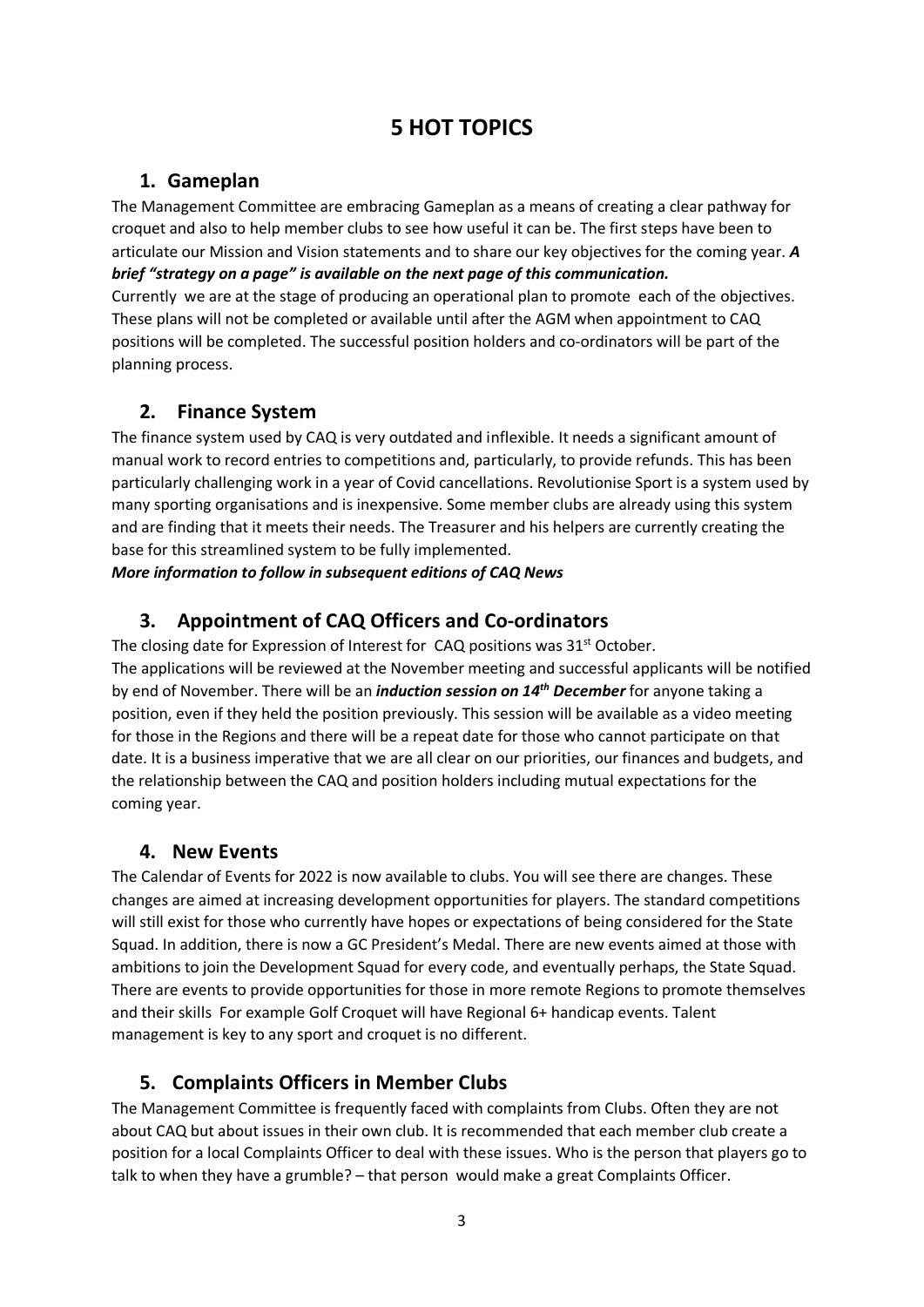#### **STRATEGIC PLAN 2022**

#### **PURPOSE**

*Promote croquet excellence through actively engaging with clubs to provide all members with the kind of croquet they seek. Support all members of the croquet community. Ensuring and developing the skills and capabilities of croquet players, coaches, referees and volunteers.*

#### **VISION**

*Croquet Queensland will be a thriving, active, vibrant and well-respected organisation encouraging growth and innovation .*

| <b>VALUES</b>                                                                                    |                                                                                                                                                                  |                                                                      |                                                                                                                 |                                                                                                                                                                   |  |  |
|--------------------------------------------------------------------------------------------------|------------------------------------------------------------------------------------------------------------------------------------------------------------------|----------------------------------------------------------------------|-----------------------------------------------------------------------------------------------------------------|-------------------------------------------------------------------------------------------------------------------------------------------------------------------|--|--|
| <b>Value One</b>                                                                                 | <b>Value Two</b>                                                                                                                                                 | <b>Value Three</b>                                                   | <b>Value Four</b>                                                                                               | <b>Value Five</b>                                                                                                                                                 |  |  |
| Leadership                                                                                       | Integrity                                                                                                                                                        | Excellence                                                           | <b>Inclusion</b>                                                                                                | <b>Growth and Innovation</b>                                                                                                                                      |  |  |
| Continue to LEAD by<br>working<br>collaboratively and<br>transparently with our<br>stakeholders. | Operate with<br><b>INTEGRITY</b> in all<br>areas of our<br>work placing the<br>best interests of<br>croquet in<br>Australia at the<br>centre of any<br>decision. | Pursue<br><b>EXCELLENCE</b> both<br>on and off the<br>field of play. | <b>INCLUDE</b> and<br>welcome any<br>person who<br>wants to<br>engage in, and<br>enjoy, our<br>wonderful sport. | All 4 codes have plans to<br>further their particular<br>needs in terms of growth<br>and development.<br>Recognising that all four<br>codes have differing needs. |  |  |

| <b>KEY OBJECTIVES</b> |                      |                        |                       |                            |  |  |
|-----------------------|----------------------|------------------------|-----------------------|----------------------------|--|--|
| <b>Objective one</b>  | <b>Objective Two</b> | <b>Objective Three</b> | <b>Objective Four</b> | <b>Objective Five</b>      |  |  |
| Ensure that sub-      | All clubs have       | Development            | Governance            | There are action plans for |  |  |
| committees are        | access to            | pathways are           | documentation is up   | developing all four codes  |  |  |
| meeting with clear    | information and      | available for          | to date and agreed    | in terms of player         |  |  |
| objectives and        | transparency is      | players, coaches       | processes being       | numbers and quality of     |  |  |
| reporting to MC       | recognised by all    | and referees who       | followed              | play                       |  |  |
|                       |                      | want them.             |                       |                            |  |  |

| <b>STRATEGIC INITIATIVES</b>                                                                                                                                                                                                                                                                                                         |                        |                                                                                                                                                                                                                                                                                  |                                     |                                                                                                                                                                                                                                                                       |                        |                                                                                                                                                                                                                                                                 |           |                                                                                                                                                                                                                  |
|--------------------------------------------------------------------------------------------------------------------------------------------------------------------------------------------------------------------------------------------------------------------------------------------------------------------------------------|------------------------|----------------------------------------------------------------------------------------------------------------------------------------------------------------------------------------------------------------------------------------------------------------------------------|-------------------------------------|-----------------------------------------------------------------------------------------------------------------------------------------------------------------------------------------------------------------------------------------------------------------------|------------------------|-----------------------------------------------------------------------------------------------------------------------------------------------------------------------------------------------------------------------------------------------------------------|-----------|------------------------------------------------------------------------------------------------------------------------------------------------------------------------------------------------------------------|
| Orientation for all<br>officers appointed<br>in 2022<br>Regional delegates<br>are aware of their<br>responsibilities to<br>their region with<br>orientation to the<br>role and support<br>from management<br>committee of CAQ<br>A calendar of<br>events for due<br>reporting dates,<br>etc<br>Dates are agreed<br>for reviews to MC | $\bullet$<br>$\bullet$ | MC members<br>have a roster<br>for visiting<br>Regions to<br>improve the<br>profile of CAQ<br>and encourage<br>feedback<br>regarding the<br>club's needs.<br>CAQ treasurer<br>has a particular<br>role in<br>preparing clear<br>and<br>transparent<br>reports to<br>member clubs | $\bullet$<br>$\bullet$<br>$\bullet$ | Pathways are<br>readily<br>accessible on<br>the CAQ<br>website.<br>Coaches and<br>code<br>coordinators<br>work together<br>to build<br>capability by<br>hosting skills<br>workshops.<br>Members who<br>wish to<br>become<br>referees and<br>coaches are<br>supported. | $\bullet$<br>$\bullet$ | Management<br>committee<br>members are<br>well informed<br>and<br>responsible for<br>improving the<br>profile of CAQ.<br>CAQ MC<br>members are a<br>positive and<br>vocal support<br>of CAQ and the<br>changes and<br>improvements<br>by embracing<br>Game Plan | $\bullet$ | Code coordinators<br>are supported and<br>expected to meet<br>with CAQ<br>management<br>members to discuss<br>skill improvement<br>and their visions and<br>plans for regional<br>participation and<br>inclusion |
|                                                                                                                                                                                                                                                                                                                                      |                        |                                                                                                                                                                                                                                                                                  |                                     |                                                                                                                                                                                                                                                                       |                        |                                                                                                                                                                                                                                                                 |           |                                                                                                                                                                                                                  |